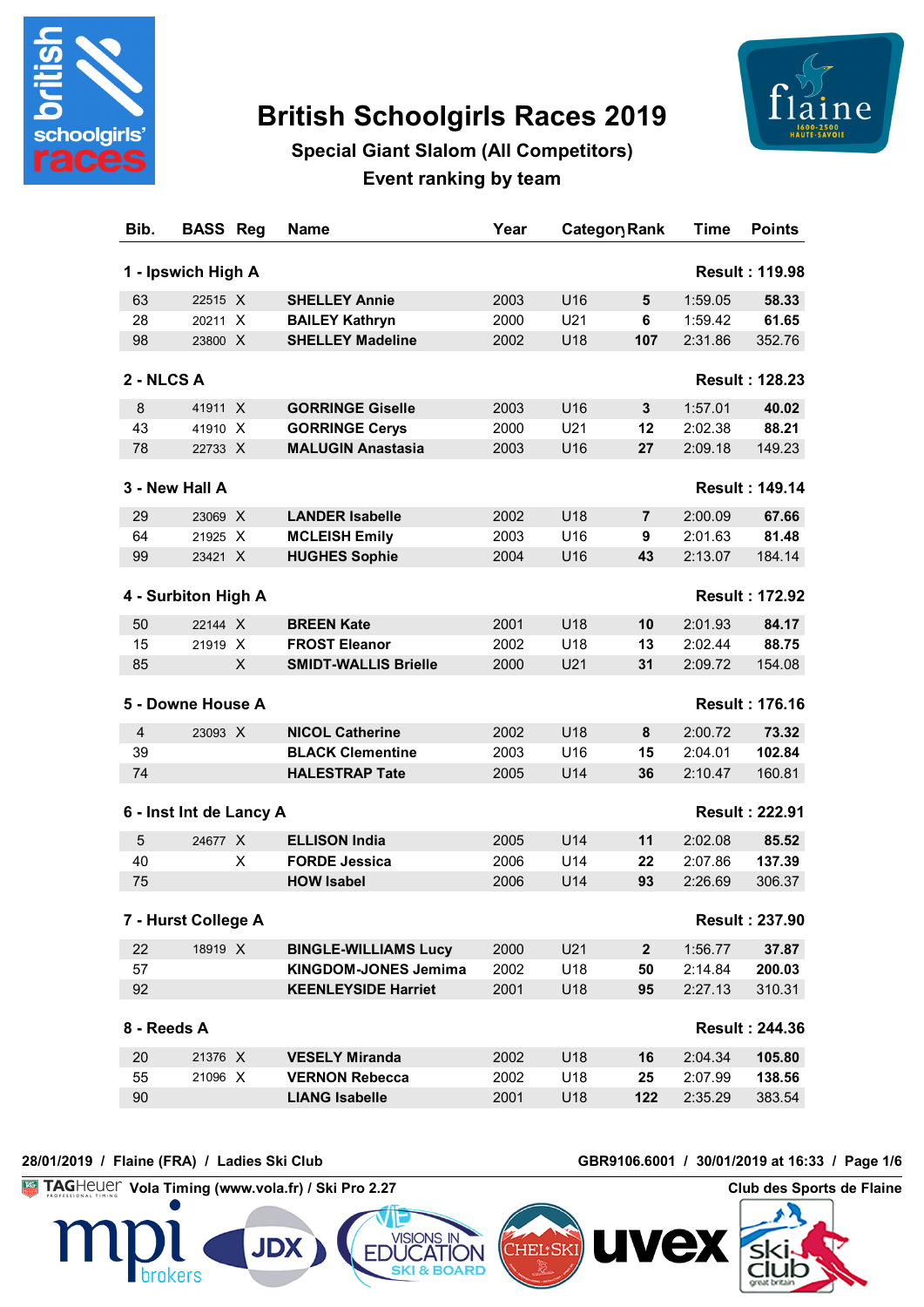| Bib.           | <b>BASS Reg</b>            |   | <b>Name</b>                                       | Year         |            | Categor Rank | Time               | <b>Points</b>         |
|----------------|----------------------------|---|---------------------------------------------------|--------------|------------|--------------|--------------------|-----------------------|
|                | 9 - Sherborne A            |   |                                                   |              |            |              |                    | <b>Result: 245.61</b> |
| 19             |                            |   | <b>NOKES Sacha</b>                                | 2000         | U21        | 20           | 2:05.44            | 115.67                |
| 54             |                            |   | <b>NOKES Millie</b>                               | 2002         | U18        | 21           | 2:07.03            | 129.94                |
| 89             |                            |   | <b>MINCHIN Sophie</b>                             | 2003         | U16        | 80           | 2:22.55            | 269.21                |
|                |                            |   |                                                   |              |            |              |                    |                       |
|                | <b>10 - NLCS B</b>         |   |                                                   |              |            |              |                    | <b>Result: 251.27</b> |
| 127            | 20440 X                    |   | <b>STEVENS Cordelia</b>                           | 2005         | U14        | 17           | 2:05.16            | 113.16                |
| 111            | 20441 X                    |   | <b>STEVENS Lilyella</b>                           | 2002         | U18        | 23           | 2:07.94            | 138.11                |
| 143            | 23808 X                    |   | <b>UTERMANN Caroline</b>                          | 2003         | U16        | 53           | 2:15.24            | 203.62                |
|                | 11 - Wycombe Abbey A       |   |                                                   |              |            |              |                    | <b>Result: 269.76</b> |
| 21             |                            |   | <b>POINTS Madeline</b>                            | 2002         | U18        | 19           | 2:05.33            | 114.69                |
| 56             |                            |   | <b>McKIMM Lydia</b>                               | 2003         | U16        | 33           | 2:09.83            | 155.07                |
| 91             |                            |   | <b>ROGERS Mia</b>                                 | 2002         | U18        |              |                    | $-389.01$             |
|                | 12 - Wycombe Abbey B       |   |                                                   |              |            |              |                    | <b>Result: 273.88</b> |
|                |                            |   |                                                   |              |            |              |                    |                       |
| 114            | 25679 X                    |   | <b>BECKWITH-AUBRY Cara</b>                        | 2005         | U14        | 18           | 2:05.26            | 114.06                |
| 130            |                            |   | <b>BAROUDEL Felicite</b>                          | 2004         | U16        | 35           | 2:10.36<br>2:14.96 | 159.82                |
| 146            |                            |   | <b>NEWTON Alice</b>                               | 2004         | U16        | 51           |                    | 201.10                |
|                | 13 - Guildford High A      |   |                                                   |              |            |              |                    | <b>Result: 303.13</b> |
| 3              |                            | X | <b>WEEKS Georgia</b>                              | 2001         | U18        | 14           | 2:03.61            | 99.25                 |
| 38             | 23788 X                    |   | <b>LANGLEY Alicia</b>                             | 2005         | U14        | 54           | 2:15.27            | 203.88                |
| 73             |                            | X | <b>LUPTON Feya</b>                                | 2001         | U18        | 65           | 2:19.60            | 242.74                |
|                | 14 - Priors Field A        |   |                                                   |              |            |              |                    | <b>Result: 306.01</b> |
| 9              | 22120 X                    |   | <b>BUTLER Molly</b>                               | 2006         | U14        | 4            | 1:57.54            | 44.78                 |
| 79             |                            |   | <b>CALVEY Alexandra</b>                           | 2000         | U21        | 75           | 2:21.66            | 261.23                |
| 44             |                            | X | <b>MAYHEAD Eve</b>                                | 2000         | U21        | 109          | 2:32.59            | 359.31                |
|                | 15 - Godolphin & Latymer A |   |                                                   |              |            |              |                    | <b>Result: 311.48</b> |
|                |                            |   |                                                   |              |            |              |                    |                       |
| 35<br>70       |                            |   | <b>DYVIK HENKE Sophia</b>                         | 2000         | U21<br>U18 | 31           | 2:09.72            | 154.08<br>157.40      |
| 105            |                            | X | <b>COLEGRAVE Georgia</b><br><b>MINICIONE Asia</b> | 2002<br>2006 | U14        | 34<br>81     | 2:10.09<br>2:22.66 | 270.20                |
|                |                            |   |                                                   |              |            |              |                    |                       |
|                | 16 - Cheltenham A          |   |                                                   |              |            |              |                    | <b>Result: 332.39</b> |
| 37             |                            |   | <b>LEUNG Binia</b>                                | 2003         | U16        | 26           | 2:08.34            | 141.70                |
| 72             |                            |   | <b>McKELVIE Rose</b>                              | 2003         | U16        | 47           | 2:13.80            | 190.69                |
| $\overline{c}$ | 24577 X                    |   | <b>HEWETT Alexandra</b>                           | 2004         | U16        |              |                    | $-454.07$             |
|                | 17 - Cheltenham B          |   |                                                   |              |            |              |                    | <b>Result: 340.19</b> |
| 112            | 24566 X                    |   | <b>PALMER Nicole</b>                              | 2004         | U16        | 29           | 2:09.59            | 152.91                |
| 128            |                            |   | <b>FILATOVA Sonya</b>                             | 2004         | U16        | 45           | 2:13.42            | 187.28                |
| 144            |                            |   | <b>BARINOVA Fevroniya</b>                         | 2005         | U14        | 57           | 2:16.20            | 212.23                |
|                | 18 - Wellington A          |   |                                                   |              |            |              |                    | <b>Result: 357.61</b> |
|                |                            |   |                                                   |              |            |              |                    |                       |
| 41             | 21377 X                    |   | <b>VESELY Ophelia</b>                             | 2004         | U16        | 24           | 2:07.96            | 138.29                |
| 6              |                            | X | <b>BRYER Lucy</b>                                 | 2004         | U16        | 58           | 2:16.99            | 219.32                |
| 76             |                            |   | <b>GATHY Margaux</b>                              | 2001         | U18        | 70           | 2:20.96            | 254.95                |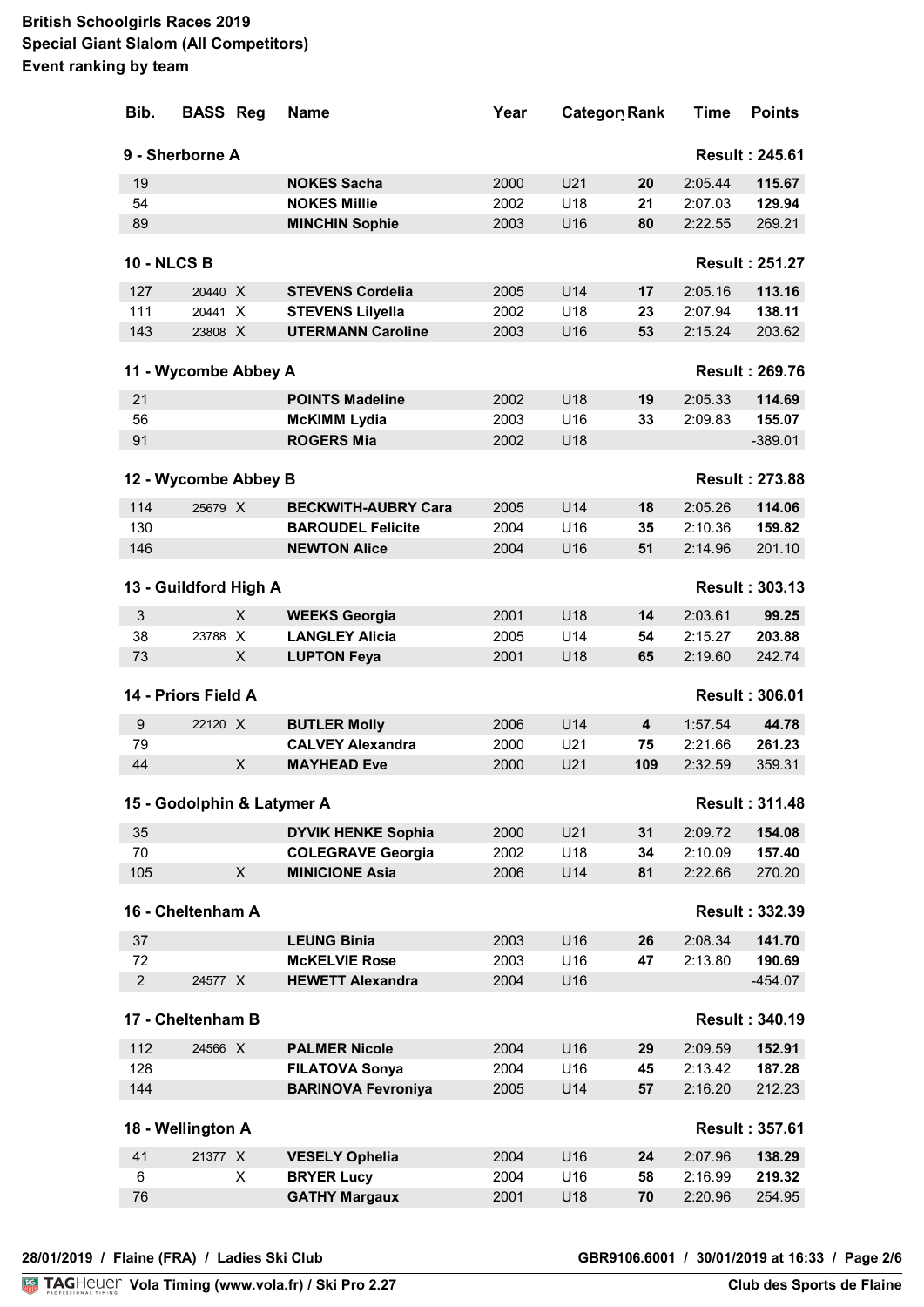| Bib.           | <b>BASS Reg</b>        |   | <b>Name</b>                     | Year |                 | Category Rank | Time    | <b>Points</b>         |
|----------------|------------------------|---|---------------------------------|------|-----------------|---------------|---------|-----------------------|
|                | 19 - Stowe A           |   |                                 |      |                 |               |         | <b>Result: 366.85</b> |
| 26             |                        |   | <b>PERRIS Harriet</b>           | 2004 | U16             | 42            | 2:12.77 | 181.45                |
| 61             |                        | X | <b>BUTLER Alice</b>             | 2004 | U16             | 44            | 2:13.21 | 185.40                |
| 96             |                        |   | <b>BETTANY Sienna</b>           | 2005 | U14             | 134           | 2:55.13 | 561.58                |
|                |                        |   |                                 |      |                 |               |         |                       |
|                | 20 - Downe House B     |   |                                 |      |                 |               |         | <b>Result: 374.56</b> |
| 110            |                        |   | <b>GLOVER Emily</b>             | 2003 | U16             | 39            | 2:11.83 | 173.01                |
| 142            |                        |   | <b>TYDEMAN Alessandra</b>       | 2002 | U18             | 52            | 2:15.01 | 201.55                |
| 126            |                        |   | <b>MCDOUGALL Matilda</b>        | 2003 | U16             | 62            | 2:19.05 | 237.81                |
|                | 21 - Kingsley A        |   |                                 |      |                 |               |         | <b>Result: 400.05</b> |
| 25             | 23720 X                |   | <b>DENNISON Hannah</b>          | 2004 | U16             | 38            | 2:10.53 | 161.35                |
| 60             | 23717 X                |   | <b>LAWTON Emma</b>              | 2004 | U16             | 63            | 2:19.15 | 238.70                |
| 95             | 23719 X                |   | <b>SAINSBURY Lucy</b>           | 2004 | U16             | 68            | 2:20.60 | 251.71                |
|                |                        |   |                                 |      |                 |               |         |                       |
|                | 22 - Burgess Hill A    |   |                                 |      |                 |               |         | <b>Result: 400.86</b> |
| 13             |                        |   | <b>HOGBIN Annabel</b>           | 2002 | U18             | 28            | 2:09.23 | 149.68                |
| 48             |                        |   | <b>HOGBIN Charlotte</b>         | 2005 | U14             | 67            | 2:20.54 | 251.18                |
| 83             |                        |   | <b>EATON Sophie</b>             | 2002 | U18             | 128           | 2:39.27 | 419.26                |
|                | 23 - Surbiton High B   |   |                                 |      |                 |               |         | <b>Result: 401.49</b> |
| 120            | 20789 X                |   | <b>HINTON Georgina</b>          | 2001 | U18             | 30            | 2:09.68 | 153.72                |
| 136            |                        |   | <b>WATKINS Katya</b>            | 2001 | U18             | 66            | 2:20.16 | 247.77                |
| 152            | 23192 X                |   | <b>BREEN Ellen</b>              | 2003 | U16             | 78            | 2:22.21 | 266.16                |
|                | 24 - St Mary's Ascot B |   |                                 |      |                 |               |         | <b>Result: 433.25</b> |
| 134            |                        |   | <b>FIORE Estella</b>            | 2005 | U14             | 41            | 2:12.33 | 177.50                |
| 150            |                        |   | <b>FIORE Ilaria</b>             | 2003 | U16             | 71            | 2:21.05 | 255.75                |
| 118            |                        |   | <b>SCHULTE-BOCKUM Charlotte</b> | 2001 | U18             | 86            | 2:23.49 | 277.65                |
|                |                        |   | 25 - South Hampstead High A     |      |                 |               |         | <b>Result: 441.24</b> |
| 42             |                        |   | <b>SASSOWER Hannah</b>          | 2006 | U14             | 46            | 2:13.45 | 187.55                |
| $\overline{7}$ | 22110 X                |   | <b>FAIRFULL Madeleine</b>       | 2006 | U14             | 69            | 2:20.82 | 253.69                |
| $77\,$         | 21741 X                |   | <b>BEINHOCKER Anna</b>          | 2004 | U16             | 72            | 2:21.11 | 256.29                |
|                | 26 - Cranleigh A       |   |                                 |      |                 |               |         | <b>Result: 445.10</b> |
| 23             | 23675 X                |   | <b>JOVANOVICH Rose</b>          | 2005 | U <sub>14</sub> | 56            | 2:16.15 | 211.78                |
| 93             |                        |   | <b>ROWLANDS Jessica</b>         | 2004 | U16             | 60            | 2:18.55 | 233.32                |
| 58             |                        |   | <b>SMITH Phoebe</b>             | 2004 | U16             |               |         | $-381.75$             |
|                |                        |   |                                 |      |                 |               |         |                       |
|                | 27 - Latymer Upper A   |   |                                 |      |                 |               |         | <b>Result: 453.98</b> |
| 30             |                        |   | <b>HANFORD Juliette</b>         | 2004 | U16             | 49            | 2:14.51 | 197.06                |
| 100            |                        |   | <b>LUCENET Ruby</b>             | 2004 | U16             | 73            | 2:21.18 | 256.92                |
| 65             |                        |   | <b>KERLEY Pascale</b>           | 2005 | U14             | 110           | 2:32.84 | 361.55                |
|                | 28 - Tudor Hall A      |   |                                 |      |                 |               |         | <b>Result: 462.96</b> |
| 10             |                        | X | <b>AGUSTDOTTIR Maria</b>        | 2003 | U16             | 48            | 2:13.92 | 191.77                |
| 45             |                        |   | <b>CARTER Saskia</b>            | 2002 | U18             | 82            | 2:22.77 | 271.19                |
| 80             |                        |   | <b>MORRISON Harriet</b>         | 2004 | U16             | 123           | 2:35.69 | 387.13                |
|                |                        |   |                                 |      |                 |               |         |                       |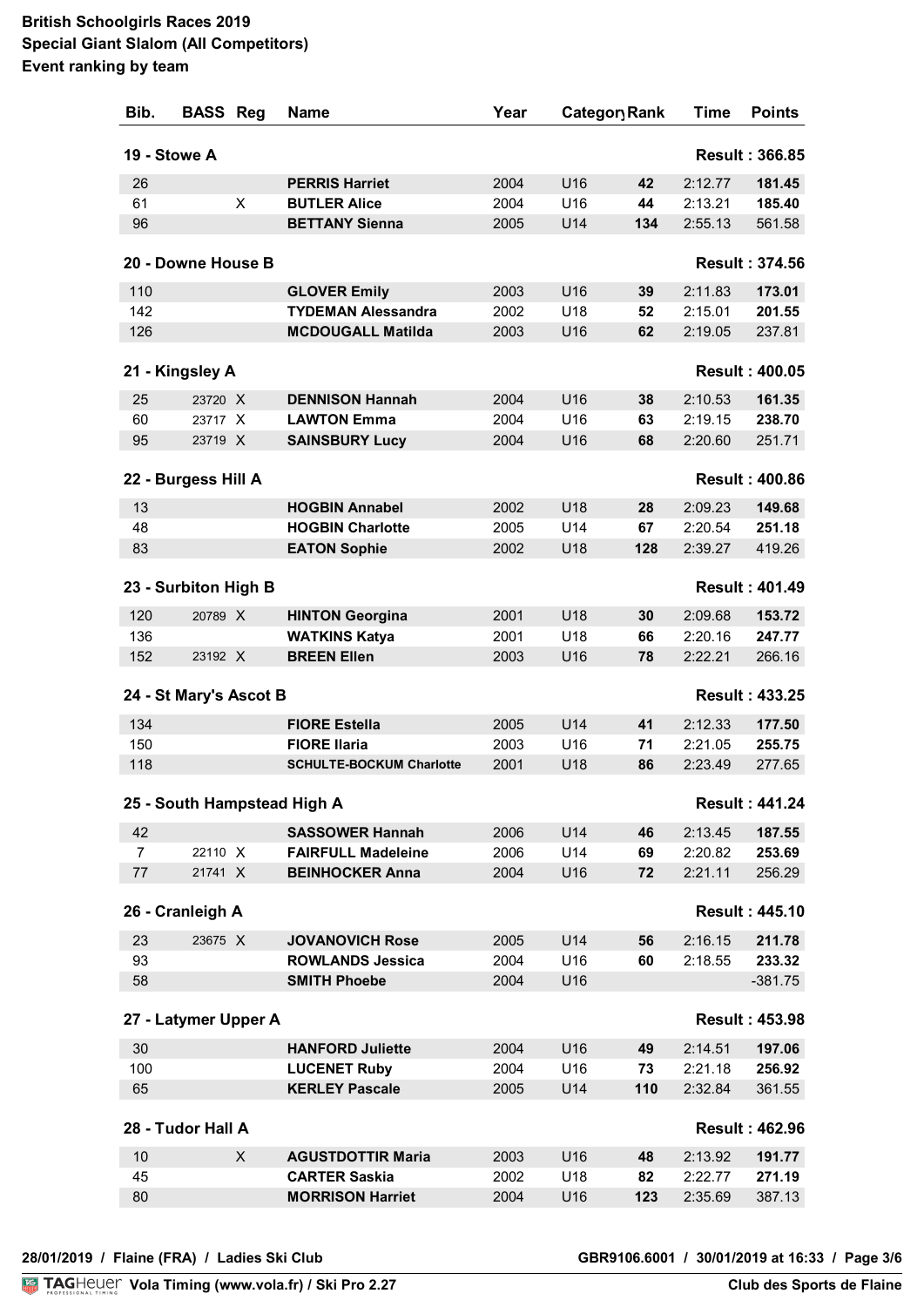| Bib. | <b>BASS Reg</b>             |   | <b>Name</b>                     | Year |     | Category Rank | Time    | <b>Points</b>         |
|------|-----------------------------|---|---------------------------------|------|-----|---------------|---------|-----------------------|
|      | 29 - St Swithuns A          |   |                                 |      |     |               |         | <b>Result: 469.87</b> |
| 34   |                             | X | <b>GRANT Isabelle</b>           | 2003 | U16 | 55            | 2:15.54 | 206.31                |
| 69   |                             |   | <b>WITHEROW Alexandra</b>       | 2004 | U16 | 77            | 2:21.92 | 263.56                |
| 104  |                             |   | <b>CLOUGH Hannah</b>            | 2004 | U16 | 99            | 2:29.94 | 335.53                |
|      | 30 - St Mary's Ascot A      |   |                                 |      |     |               |         | <b>Result: 511.24</b> |
| 84   |                             |   | <b>MOURADIAN Tiana</b>          | 2003 | U16 | 64            | 2:19.29 | 239.96                |
| 14   |                             |   | <b>HENDERSON Cordelia</b>       | 2001 | U18 | 83            | 2:22.78 | 271.28                |
| 49   |                             |   | <b>SILLARS Flora</b>            | 2002 | U18 |               |         | 0.00                  |
|      | 31 - Godolphin & Latymer B  |   |                                 |      |     |               |         | <b>Result: 531.16</b> |
| 139  |                             |   | <b>RICHARDS CHAPATTE Marina</b> | 2005 | U14 | 61            | 2:18.76 | 235.20                |
| 123  |                             |   | <b>WILMOT Ella</b>              | 2002 | U18 | 90            | 2:25.53 | 295.96                |
| 107  |                             |   | <b>CORRIGAN Caroline</b>        | 2002 | U18 | 102           | 2:30.39 | 339.57                |
|      | 32 - St Mary's Calne A      |   |                                 |      |     |               |         | <b>Result: 536.45</b> |
| 101  |                             |   | <b>OLSOFF Celeste</b>           | 2004 | U16 | 76            | 2:21.80 | 262.48                |
| 66   |                             |   | <b>OLSOFF Amelie</b>            | 2004 | U16 | 85            | 2:23.08 | 273.97                |
| 31   |                             |   | <b>FENTON Ella</b>              | 2001 | U18 |               |         | 0.00                  |
|      | 33 - Wellington B           |   |                                 |      |     |               |         | <b>Result: 549.91</b> |
| 149  | 22568 X                     |   | <b>DE POURTALES Margaux</b>     | 2004 | U16 | 40            | 2:12.22 | 176.51                |
| 133  |                             |   | <b>D'ARENBERG Larissa</b>       | 2002 | U18 | 118           | 2:34.16 | 373.40                |
| 117  |                             |   | <b>CELESIA Allegra</b>          | 2004 | U16 | 124           | 2:36.47 | 394.13                |
|      | 34 - Benenden A             |   |                                 |      |     |               |         | <b>Result: 554.58</b> |
| 18   |                             |   | <b>KING Eloise</b>              | 2005 | U14 | 84            | 2:22.97 | 272.98                |
| 53   |                             |   | <b>McLEAN Isobel</b>            | 2006 | U14 | 88            | 2:23.93 | 281.60                |
| 88   |                             |   | <b>McLEAN Katherine</b>         | 2004 | U16 | 104           | 2:30.60 | 341.45                |
|      | 35 - Guildford High B       |   |                                 |      |     |               |         | <b>Result: 555.56</b> |
| 113  |                             |   | <b>HOSKING Olivia</b>           | 2003 | U16 | 74            | 2:21.45 | 259.34                |
| 129  |                             |   | <b>WRIGHT Beatrix</b>           | 2002 | U18 | 91            | 2:25.56 | 296.22                |
| 145  | 22330 X                     |   | <b>HART Katherine</b>           | 2005 | U14 |               |         | 0.00                  |
|      | 36 - Francis Holland A      |   |                                 |      |     |               |         | <b>Result: 567.24</b> |
| 17   |                             |   | <b>BENNETT Amy</b>              | 2003 | U16 | 79            | 2:22.49 | 268.68                |
| 87   |                             |   | <b>LOUIS Josephine</b>          | 2004 | U16 | 92            | 2:25.82 | 298.56                |
| 52   |                             |   | <b>PILOT Alexandra</b>          | 2005 | U14 | 113           | 2:33.95 | 371.51                |
|      | 37 - City of London Girls A |   |                                 |      |     |               |         | <b>Result: 627.54</b> |
| 24   |                             |   | <b>GORDON Rosa</b>              | 2002 | U18 | 59            | 2:17.75 | 226.14                |
| 94   |                             |   | <b>COLTHORPE Emma</b>           | 2001 | U18 | 125           | 2:37.28 | 401.40                |
| 59   |                             |   | <b>WESSEL Beartrice</b>         | 2001 | U18 | 129           | 2:42.55 | 448.69                |
|      | 38 - Woldingham A           |   |                                 |      |     |               |         | <b>Result: 637.59</b> |
| 81   |                             |   | <b>BERKNOV Clara</b>            | 2005 | U14 | 87            | 2:23.88 | 281.15                |
| 11   |                             |   | <b>SPARSHOTT Sparkle</b>        | 2002 | U18 | 108           | 2:32.27 | 356.44                |
| 46   |                             |   | <b>MARTIN Lily</b>              | 2004 | U16 | 111           | 2:32.93 | 362.36                |
|      |                             |   |                                 |      |     |               |         |                       |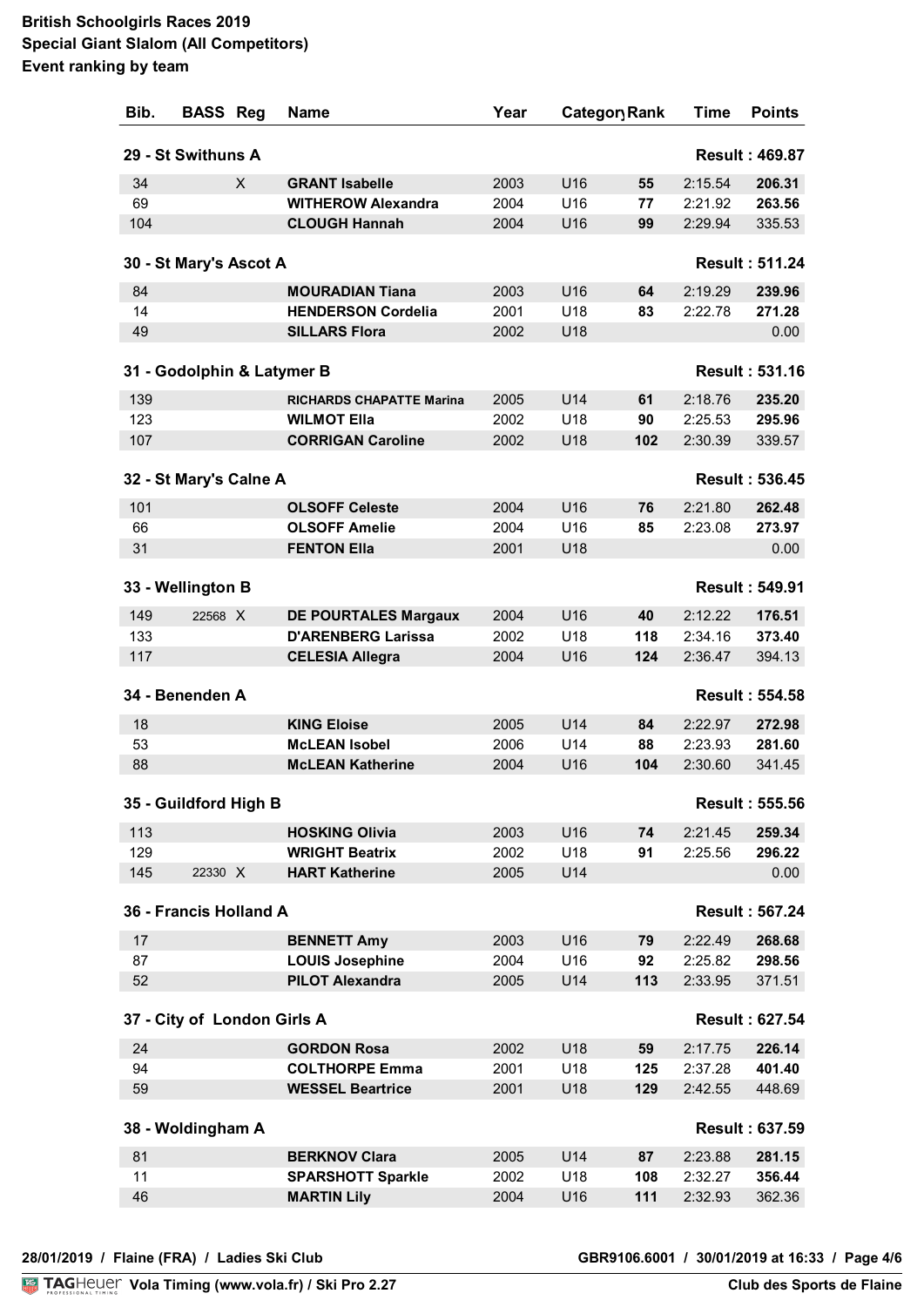| Bib. | <b>BASS Reg</b>             | <b>Name</b>                         | Year |     | Category Rank | Time    | <b>Points</b>          |
|------|-----------------------------|-------------------------------------|------|-----|---------------|---------|------------------------|
|      | 39 - Benenden B             |                                     |      |     |               |         | <b>Result: 643.06</b>  |
| 106  |                             | <b>DE UNGER Anais</b>               | 2005 | U14 | 94            | 2:27.01 | 309.24                 |
| 138  |                             | <b>BAKER Lauren</b>                 | 2004 | U16 | 97            | 2:29.75 | 333.82                 |
| 122  |                             | <b>HOLLAWAY Milly</b>               | 2004 | U16 | 100           | 2:30.17 | 337.59                 |
|      | 40 - Wimbledon High A       |                                     |      |     |               |         | <b>Result: 653.65</b>  |
| 97   |                             | <b>NEGRI Allegra</b>                | 2005 | U14 | 96            | 2:27.73 | 315.70                 |
| 27   |                             | <b>WUCZYNSKA Maria</b>              | 2005 | U14 | 101           | 2:30.21 | 337.95                 |
| 62   |                             | <b>BOEHM Theresa</b>                | 2005 | U14 | 121           | 2:35.25 | 383.18                 |
|      |                             |                                     |      |     |               |         |                        |
|      | 41 - Mayfield A             |                                     |      |     |               |         | <b>Result: 664.96</b>  |
| 1    |                             | <b>KOHLHASE Sarah</b>               | 2002 | U18 | 89            | 2:24.53 | 286.98                 |
| 36   |                             | <b>TURNER Georgina</b>              | 2004 | U16 | 119           | 2:34.67 | 377.98                 |
| 71   |                             | <b>HAMAN Isabella</b>               | 2006 | U14 | 132           | 2:53.15 | 543.81                 |
|      |                             |                                     |      |     |               |         |                        |
|      | 42 - Stamford A             |                                     |      |     |               |         | <b>Result: 706.23</b>  |
| 86   |                             | <b>RICHARDSON Georgia</b>           | 2002 | U18 | 98            | 2:29.77 | 334.00                 |
| 16   |                             | <b>ANDERSON Katie</b>               | 2002 | U18 | 115           | 2:34.03 | 372.23                 |
| 51   |                             | <b>ANDERSON Jessica</b>             | 2004 | U16 | 117           | 2:34.14 | 373.22                 |
|      | 43 - St Mary's Calne B      |                                     |      |     |               |         | <b>Result: 718.44</b>  |
| 131  |                             | <b>PRESTON Amber</b>                | 2003 | U16 | 105           | 2:31.13 | 346.21                 |
| 147  |                             | <b>PATERSON Pollyanna</b>           | 2004 | U16 | 115           | 2:34.03 | 372.23                 |
| 115  |                             | <b>ERGATOUDIS Lily</b>              | 2002 | U18 | 127           | 2:38.09 | 408.67                 |
|      | 44 - St Georges Ascot A     |                                     |      |     |               |         | <b>Result: 722.30</b>  |
| 47   |                             | <b>JENKINSON Molly</b>              | 2002 | U18 | 106           | 2:31.74 | 351.68                 |
| 82   |                             | <b>WOODWARD Lily</b>                | 2004 | U16 | 112           | 2:33.85 | 370.62                 |
| 12   |                             | <b>WOODWARD Ruby</b>                | 2004 | U16 |               |         | $-391.08$              |
|      | 45 - Burgess Hill B         |                                     |      |     |               |         | <b>Result: 747.43</b>  |
| 119  |                             | <b>SANDMAN Mae</b>                  | 2006 | U14 | 103           | 2:30.40 | 339.66                 |
| 151  |                             | <b>TIBBLE Tara</b>                  | 2005 | U14 | 126           | 2:37.99 | 407.77                 |
| 135  |                             | <b>LIND Hannah</b>                  | 2005 | U14 | 130           | 2:44.61 | 467.18                 |
|      | 46 - City of London Girls B |                                     |      |     |               |         | <b>Result: 905.63</b>  |
| 109  |                             | <b>WATSON Sonia</b>                 | 2003 | U16 | 120           | 2:34.79 | 379.05                 |
| 125  |                             | <b>WAINE Louisa</b>                 | 2002 | U18 | 131           | 2:51.23 | 526.58                 |
| 141  |                             | <b>GIRADET Marie</b>                | 2006 | U14 | 133           | 2:53.23 | 544.53                 |
|      | 47 - Mayfield B             |                                     |      |     |               |         | <b>Result: 1323.55</b> |
| 116  |                             | <b>BILTON Megan</b>                 | 2006 | U14 | 135           | 3:05.89 | 658.14                 |
| 148  |                             | <b>ZHOU Christina</b>               | 2004 | U16 | 136           | 3:06.70 | 665.41                 |
| 132  |                             | <b>BROPHY Chloe</b>                 | 2006 | U14 |               |         | $-141.97$              |
|      | <b>Clayesmore A</b>         |                                     |      |     |               |         | <b>Not Classified</b>  |
| 33   |                             | <b>HALESTRAP Lulu</b>               | 2003 | U16 | 36            | 2:10.47 | 160.81                 |
| 68   |                             | <b>MACKENZIE Daisy</b>              | 2003 | U16 |               |         | 0.00                   |
| 103  |                             | <b>RUTTENSTORFER Stephanie 2002</b> |      | U18 |               |         | 0.00                   |
|      |                             |                                     |      |     |               |         |                        |